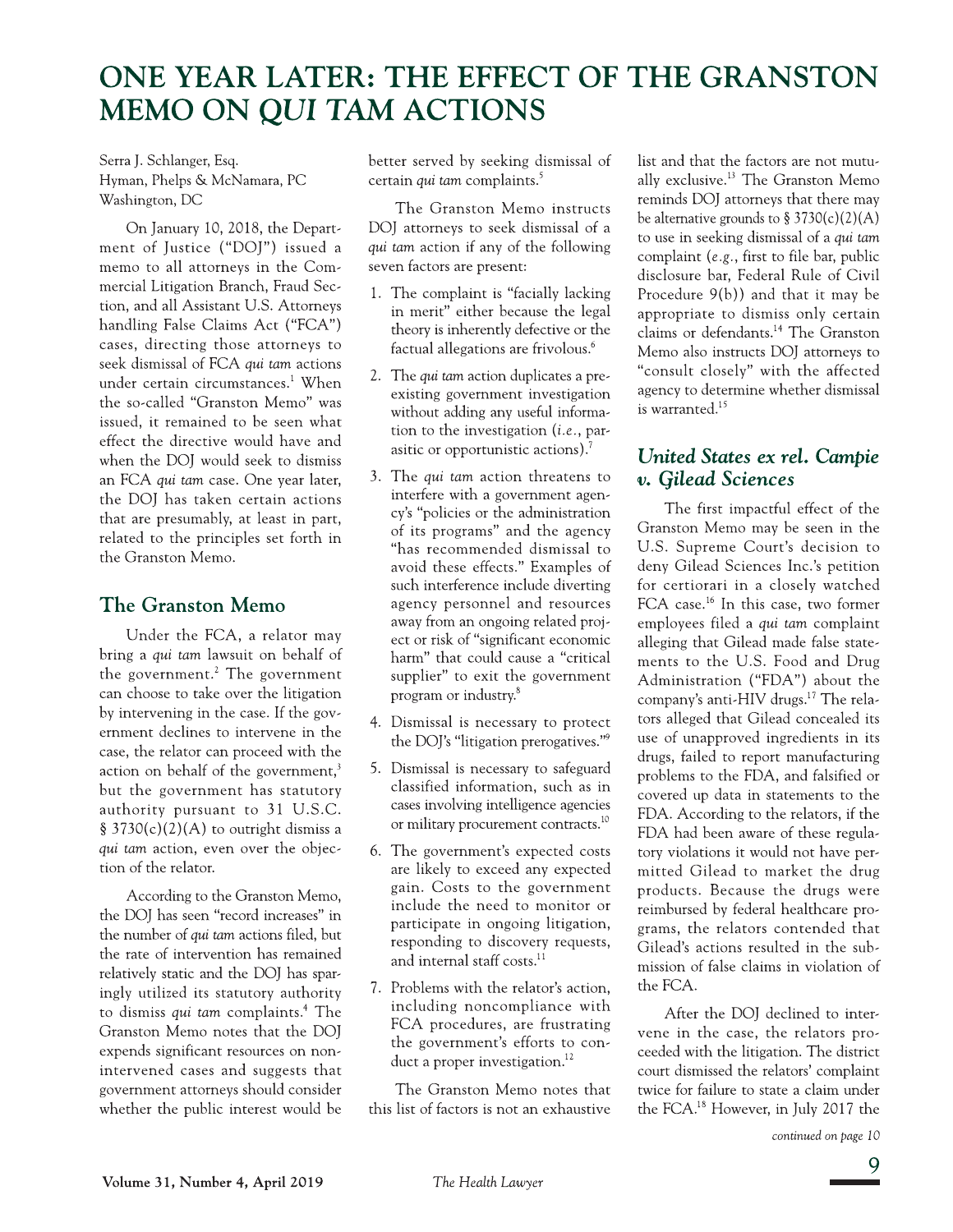### One Year Later: The Effect of the Granston Memo on Qui Tam Actions continued from page 9

Ninth Circuit Court of Appeals reversed the district court and found that the relators had alleged sufficient facts to state a claim for relief under three separate theories.<sup>19</sup> Gilead's petition for rehearing or rehearing en banc before the Ninth Circuit was denied, so the company filed a petition for certiorari with the Supreme Court in December 2017.<sup>20</sup> Even though the DOJ had previously declined to intervene in the case, in April 2018 the Supreme Court invited the U.S. Solicitor General to file a brief expressing the views of the United States on Gilead's petition.

The DOJ filed a Statement of Interest on November 30, 2018, disclosing that the government would affirmatively seek dismissal of the case should it be remanded to the district court.<sup>21</sup> Although the Statement did not cite the Granston Memo directly, the government cited its authority to dismiss a case under 31 U.S.C. § 3730(c)(2)(A) and claimed that allowing the case to continue could result in burdensome discovery that would distract from the FDA's public health responsibilities. The government concluded that continuing with the case would "impinge on agency decisionmaking and discretion and would disserve the interests of the United States."<sup>22</sup> Although it is unknown how influential the government's Statement of Interest was, the Supreme Court denied Gilead's petition for certiorari on January 7, 2019.

The case now returns to the Ninth Circuit, but it is widely expected that the DOJ will seek to dismiss the case as it pledged in its Statement of Interest. The relators may challenge the DOJ's decision to dismiss the case, but it is likely that the government will prevail, as the standard for dismissal only requires the government to identify a basis for dismissing the case that is rationally related to a legitimate government interest.<sup>23</sup>

### The United States ex rel. Health Choice Group, **LLC** Cases

The government also recently filed Motions to Dismiss in several pending qui tam actions brought by a "professional relator" after "finding the allegations to lack sufficient merit to justify the cost of investigation and prosecution and otherwise [] contrary to the public interest."<sup>24</sup> In these cases, the relators allege that pharmaceutical companies and commercial outsourcing vendors violated the federal Anti-Kickback Statute by engaging in "white coat marketing" and by providing free nurse services to patients and free reimbursement support services to physicians.<sup>25</sup> According to the DOJ, the relators accuse 38 different defendants of actions that implicate more than 73 million prescriptions written by "hundreds of thousands of different physicians for millions of different Medicare beneficiaries" in 11 separate actions.<sup>26</sup>

The DOJ set forth arguments supporting dismissal under either of the two standards adopted by the courts one which grants the DOJ "an unfettered right to dismiss" a qui tam action (called the Swift standard), and the other that requires a "rational relationship" between the government's decision to dismiss and a legitimate government interest.<sup>27</sup> The Swift standard is based on the general principles of separation of powers, which indicate that the Executive Branch, not courts, should decide whether to pursue litigation on behalf of the government. The "rational relationship" standard requires the DOJ to identify a "valid government purpose" for dismissing the case and then to show a "rational relationship between dismissal and accomplishment of the purpose."<sup>28</sup>

The DOJ identified substantial litigation burden on the government as the reason to affirmatively dismiss these cases. The DOJ explained that dismissal is necessary to preserve scarce government resources and protect important policy prerogatives.<sup>29</sup> Similar to the examples set forth in the Granston Memo,<sup>30</sup> the DOJ identified multiple costs that would exceed any expected gain, including expenses for: monitoring the litigation; collecting, reviewing, processing and producing documents; screening and redacting patient health information; preparing agency witnesses for depositions; filing statements of interest; and addressing the relator's interpretation of laws.<sup>31</sup> In addition, aligned with the third factor in the Granston Memo, the DOJ stated that the case conflicts with the policy and enforcement prerogatives of the federal government's healthcare programs.<sup>32</sup> In particular, the DOJ argued that the relators should not be allowed to advance claims that would "undermine common industry practices" the government has deemed appropriate and beneficial to the federal healthcare programs and their beneficiaries.<sup>33</sup> The relators recently filed responses to the DOJ's Motions to Dismiss, arguing that the government has not demonstrated that dismissal is appropriate.<sup>34</sup>

### Conclusion

In the year since its issuance, the DOJ has invoked the principles set forth in the Granston Memo in two different contexts. Based on the government's actions in the Gilead and Health Choice Group cases, it appears that factor three (preventing interference with agency policies and programs) and factor six (preserving government resources) have the most traction. This may be because the DOJ can deal with *qui tam* cases that raise issues addressed by other factors using other legal methods (e.g., the DOI could seek to dismiss a parasitic or opportunistic qui tam action (factor